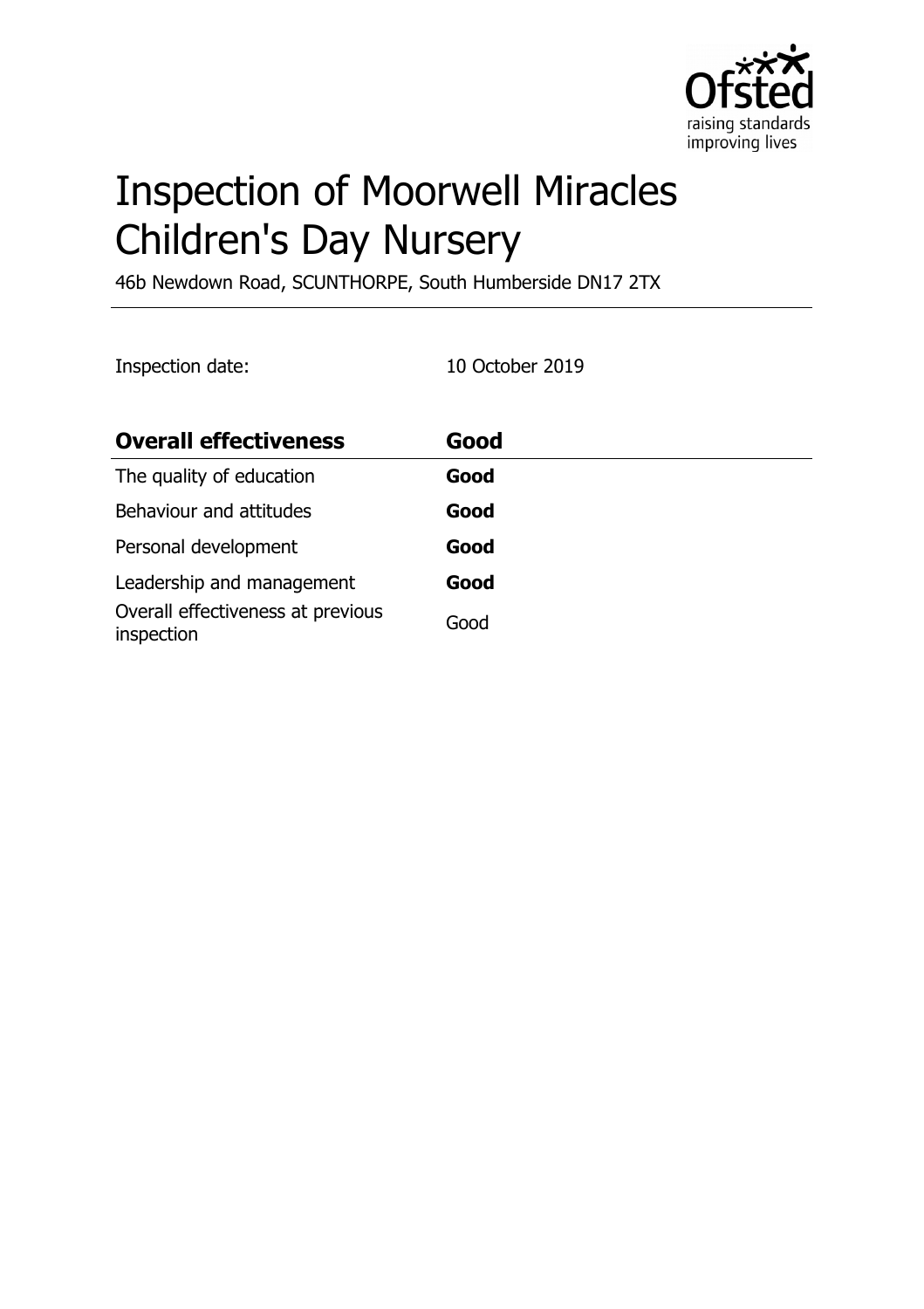

# **What is it like to attend this early years setting?**

### **The provision is good**

The manager and staff skilfully and quickly identify children with special educational needs and/or disabilities. They work closely with parents and outside agencies to ensure children receive the additional support they require to meet their individual needs. This successful approach, alongside funding being spent wisely, helps to close any gaps in children's learning. For example, the introduction of visual aids, including sand timers, helps children to begin to learn how to wait patiently for their turn. This supports children's good behaviour. Staff also use props, including puppets, with younger children and those children who are more reluctant to talk. This promotes and encourages their early communication and language skills.

Children's all-round development is promoted as they engage in a wide range of outdoor play opportunities. Babies have their own separate play area where they safely explore and investigate. Older children's physical skills develop as they learn to balance on climbing equipment and planks of wood. They have fun riding scooters and bicycles, learning to safely negotiate space as they ride around other children playing. Children are encouraged to learn how to safely climb up the slide and to slide down feet first so that they do not injure themselves. Children use their imagination and creativity as they explore paint and paint pictures.

## **What does the early years setting do well and what does it need to do better?**

- $\blacksquare$  The management team set high expectations for staff to adhere to as they are committed to the continued development of the nursery. Staff practice is regularly reviewed, monitored and evaluated through clear supervision and performance management. Management utilise information gained to identify each staff member's future training needs. This helps staff to maintain good quality teaching, overall.
- $\blacksquare$  Parents express how happy they are with the care and learning their children receive. They confirm that their children are happy and settled within the nursery. They explain how they are kept well informed about their children's progress and development through ongoing discussions and regular parents' evenings.
- $\blacksquare$  Parents are invited in to complete the progress check for children aged between two and three years. This takes place with the child's key person and a member of the health visiting team. This effective partnership working ensures any child in need of additional support is identified quickly so that relevant support can be obtained.
- $\blacksquare$  Children benefit from care and attention to meet their individual needs. Staff provide reassurance and cuddles when children become upset, which helps children to feel emotionally secure. Children are encouraged to develop good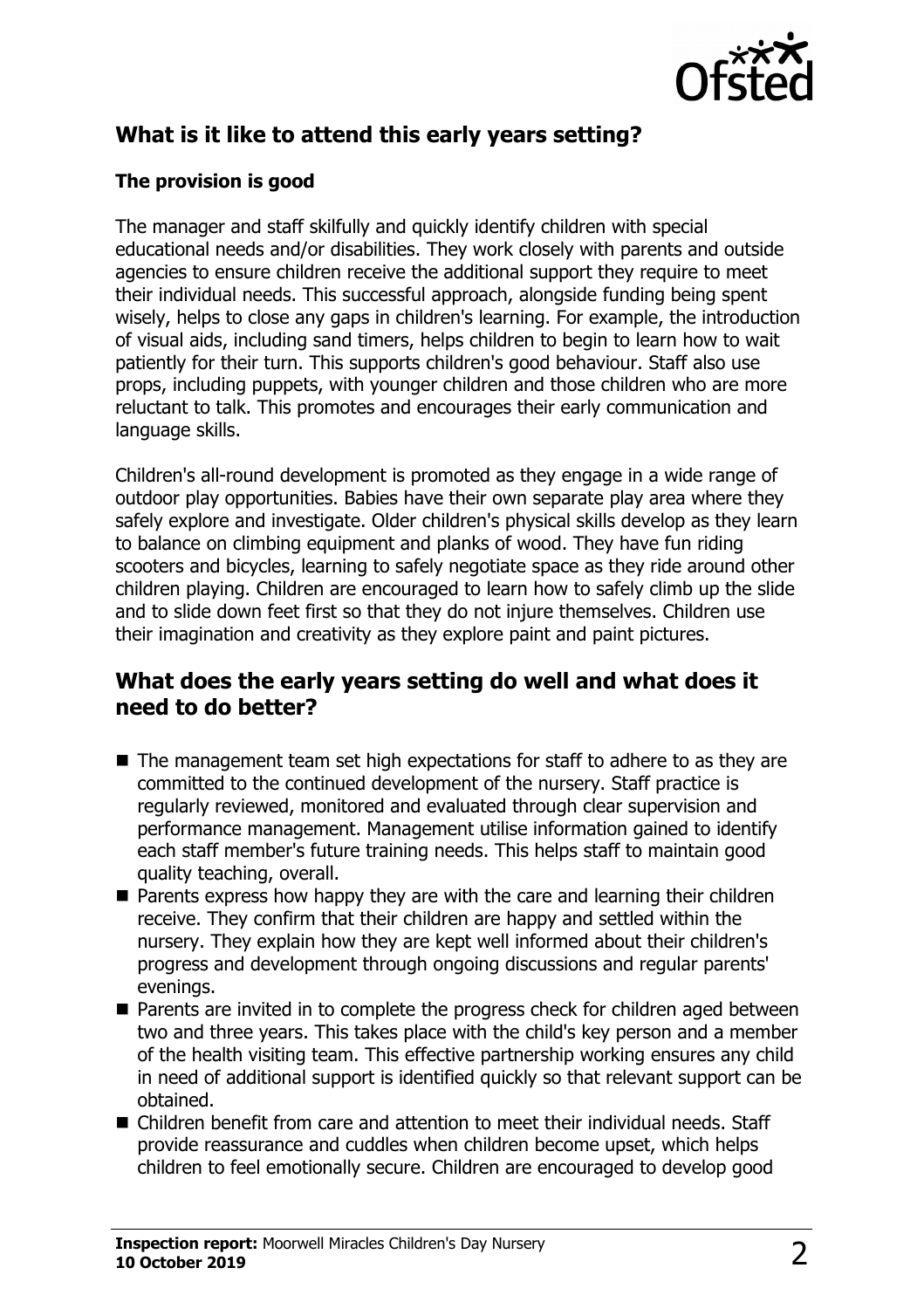

social skills. They learn to form friendships with their peers as they begin to socialise and play cooperatively together.

- Sometimes, during activities, staff ask children questions in quick succession. At other times, they provide children with the answers without giving them enough time to process the question being asked. Children are, therefore, not always able to formulate their own response or to share their knowledge.
- $\blacksquare$  Staff continually plan activities which follow children's interests. In each room, they also specifically focus on two or three key children's learning each week. Staff target these children during their chosen week, focusing on their learning and development. Focus packs are sent home, encouraging parents to share upto-date information about children's current interests and knowledge. This helps staff to build on children's prior learning, preparing them well for school.
- $\blacksquare$  Staff teaching in the two-to-three years room is good, overall. However, children's focus and engagement in purposeful play is not always fully promoted. This is due to the staff's organisation of themselves and the room. For example, pushchairs, which children had been sleeping in, are left within the room and staff sometimes clean the room while children are playing. This limits opportunities for children to play and means they cannot always access motivating learning experiences. When staff are more effectively organised and the pushchairs are removed, a large group of children sit and listen intently to a story. The staff member skilfully reads the story, which sustains children's interest and attention.
- $\blacksquare$  Regular outings provide children with a wider range of first-hand experiences, which broadens their knowledge. For example, listening walks encourage children to listen and identify the noises they can hear.

# **Safeguarding**

The arrangements for safeguarding are effective.

Staff supervise children well. They help children to learn how to use large equipment safely. Staff have a clear knowledge of the indicators of abuse and they are aware of the procedures to follow if they should have any concerns about a child's well-being. Children are closely supervised when they use technology. Staff discuss how to use technology appropriately with children, supporting them to learn important skills to keep them safe when using online functions.

## **What does the setting need to do to improve?**

#### **To further improve the quality of the early years provision, the provider should:**

- $\blacksquare$  enhance staff use of questioning so that children are allowed time to think, respond and to express their own knowledge
- $\blacksquare$  strengthen staff's interaction with children, specifically in the two-to-three years room, so that staff continually support these children to remain focused and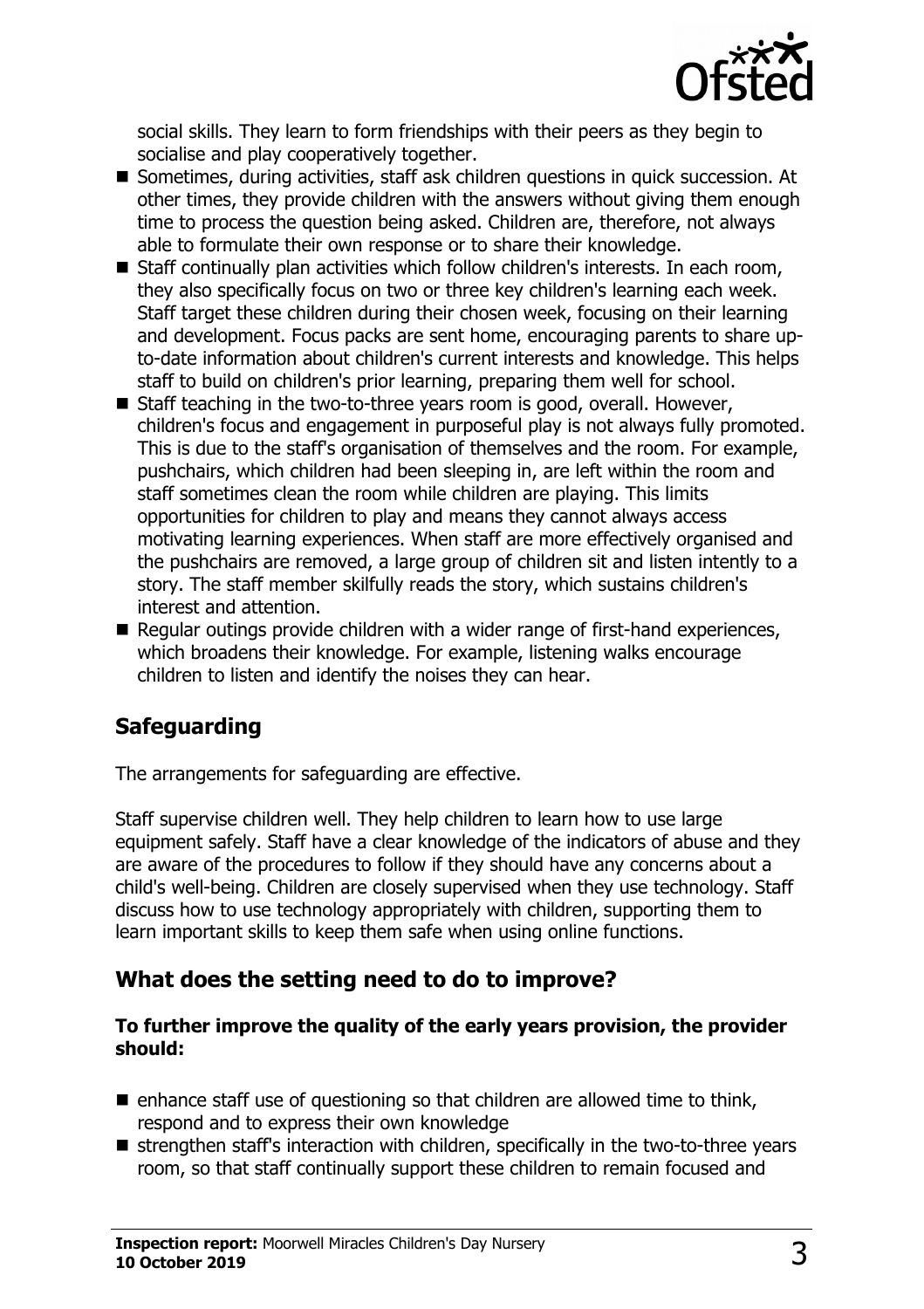

engaged in purposeful-play experiences during the course of the day.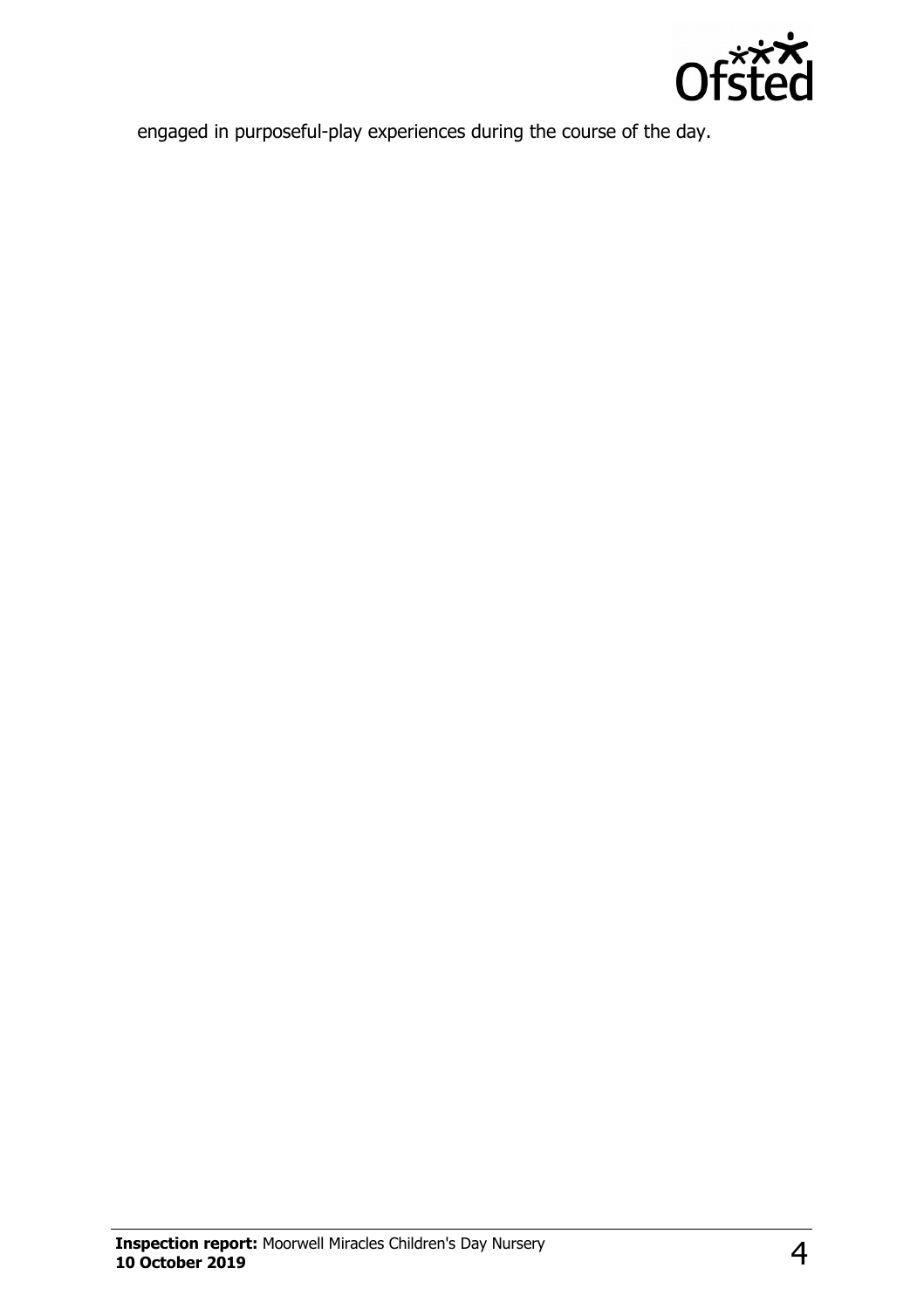

| <b>Setting details</b>                              |                                                                                      |
|-----------------------------------------------------|--------------------------------------------------------------------------------------|
| Unique reference number                             | EY479893                                                                             |
| <b>Local authority</b>                              | North Lincolnshire                                                                   |
| <b>Inspection number</b>                            | 10065053                                                                             |
| <b>Type of provision</b>                            | Childcare on non-domestic premises                                                   |
| <b>Registers</b>                                    | Early Years Register, Compulsory Childcare<br>Register, Voluntary Childcare Register |
| Day care type                                       | Full day care                                                                        |
| Age range of children                               | $0$ to 12                                                                            |
| <b>Total number of places</b>                       | 78                                                                                   |
| Number of children on roll                          | 152                                                                                  |
| Name of registered person                           | <b>Moorwell Miracles Limited</b>                                                     |
| <b>Registered person unique</b><br>reference number | RP911243                                                                             |
| <b>Telephone number</b>                             | 01724 846 871                                                                        |
| Date of previous inspection                         | 25 November 2015                                                                     |

## **Information about this early years setting**

Moorwell Miracles Children's Day Nursery registered in 2014. The nursery employs 21 members of childcare staff, 14 of whom hold appropriate early years qualifications at level 3 or above. The nursery opens from 7am to 7pm, Monday to Friday, all year round. The nursery provides funded early education for two-, threeand four-year-old children.

# **Information about this inspection**

#### **Inspector**

Melanie Arnold

#### **Inspection activities**

- $\blacksquare$  The manager completed a learning walk with the inspector, explaining how staff organise and support children's learning in each room.
- $\blacksquare$  The inspector held a meeting with the manager and providers. She also spoke with staff, children and parents at appropriate times during the inspection. Staff practice was observed throughout the nursery.
- $\blacksquare$  A range of documents were sampled during the inspection, including staff suitability checks.
- $\blacksquare$  The inspector and manager jointly evaluated staff teaching practice during activities being delivered in the pre-school and the two-to-three years room.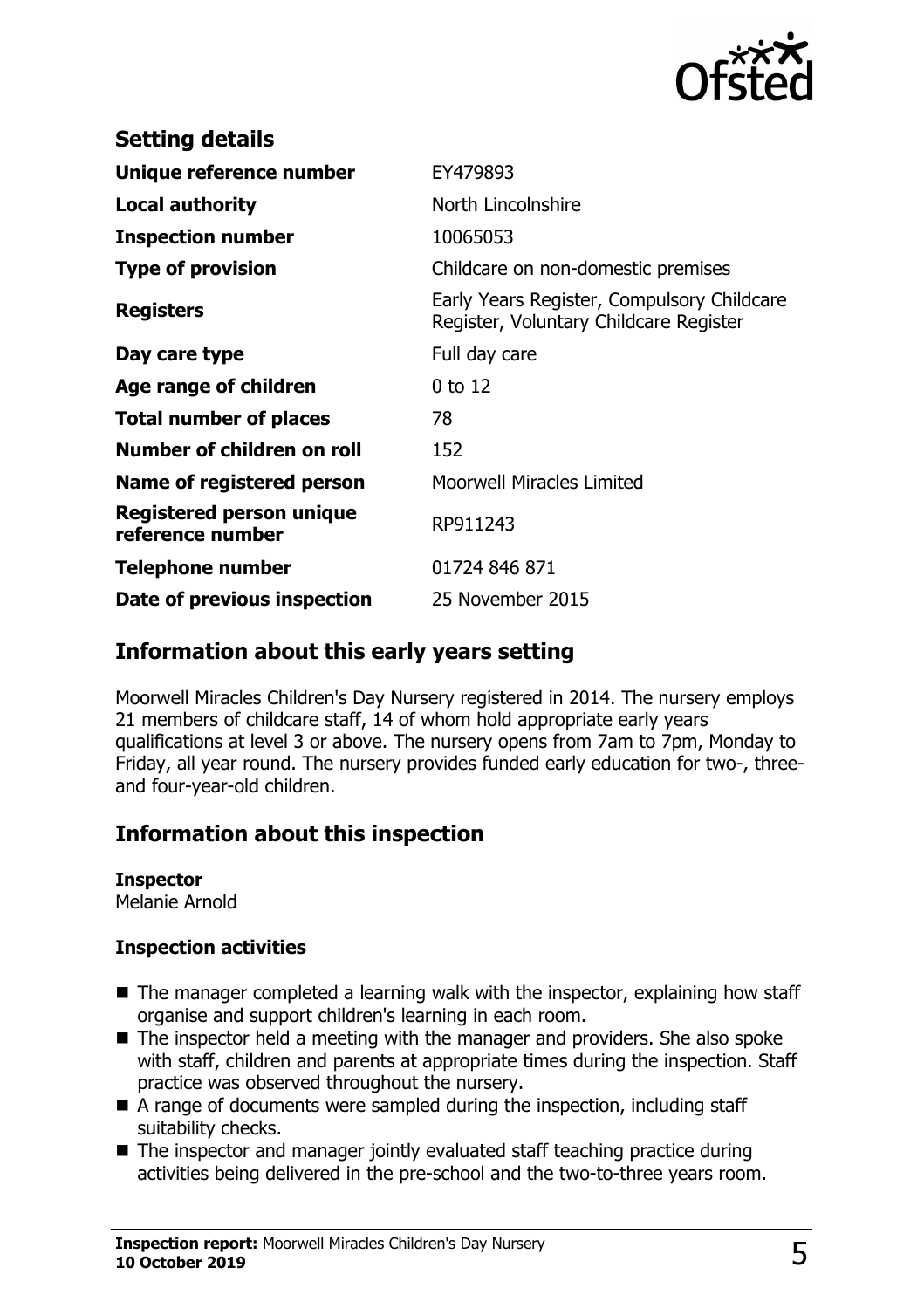

We carried out this inspection under sections 49 and 50 of the Childcare Act 2006 on the quality and standards of provision that is registered on the Early Years Register. The registered person must ensure that this provision complies with the statutory framework for children's learning, development and care, known as the early years foundation stage.

If you are not happy with the inspection or the report, you can [complain to Ofsted.](http://www.gov.uk/complain-ofsted-report)